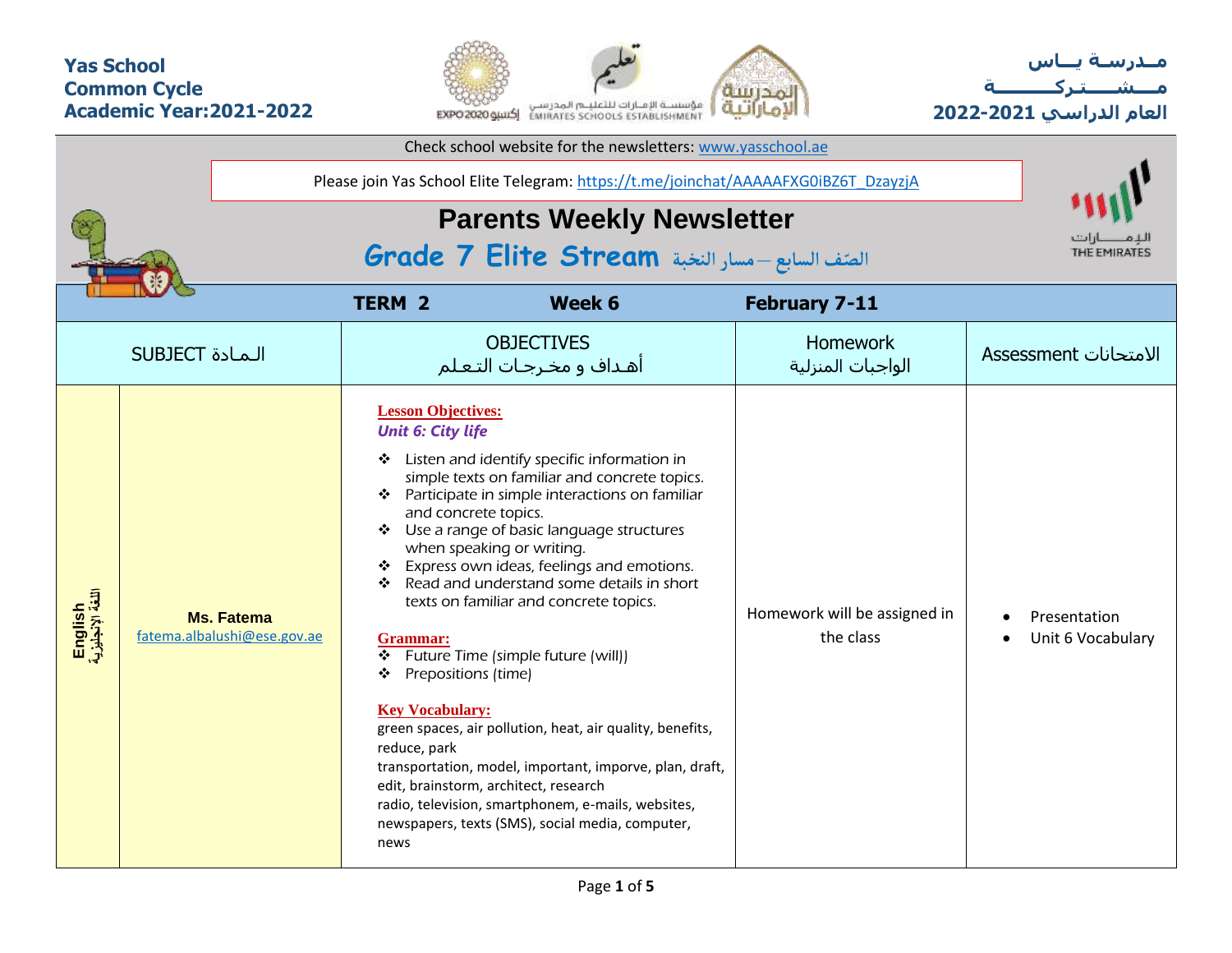| Math<br>الرياضيات | Ms. Khadija (7H, 7G)<br>Khadija.AAlteneiji@ese.gov.ae                 | <b>Module 9- Probability</b><br>M9L6 - Simulate Chance Events<br><b>Module 10- Sampling and Statistics</b><br>M10L1 - Biased and Unbiased Samples<br>$\bullet$<br>M10L2 - Make Predictions<br>$\bullet$<br>M10L3 - Generate Multiple Samples<br>$\bullet$                                                                                                                                                                                                                                                                                                                            | Homework will be assigned<br>on ALEKS               | <b>Assessment</b><br>Students will be examined<br>on lessons (M9L6, M10L1,<br><b>M10L2 and M10L3)</b><br>on Thursday<br>10th February 2022. |  |  |  |  |
|-------------------|-----------------------------------------------------------------------|--------------------------------------------------------------------------------------------------------------------------------------------------------------------------------------------------------------------------------------------------------------------------------------------------------------------------------------------------------------------------------------------------------------------------------------------------------------------------------------------------------------------------------------------------------------------------------------|-----------------------------------------------------|---------------------------------------------------------------------------------------------------------------------------------------------|--|--|--|--|
| Math<br>الرياضيات | <b>Mr. Mohammad Bassam</b><br>(7E, 7F)<br>Mohammadb.hassan@ese.gov.ae | Module 9 - Probability<br>M9L4 - Compare Probabilities of Simple<br>Events<br>M9L5 - Probability of Compound Events<br>$\bullet$<br>M9L6 - Simulate Chance Events                                                                                                                                                                                                                                                                                                                                                                                                                    | Homework will be assigned<br>on ALEKS               | Weekly pop-Quiz in the<br>following lessons:<br>(M9L1, M9L2 and M9L3)<br>on Thursday<br>10 <sup>th</sup> February 2022                      |  |  |  |  |
| Science<br>العلوم | Mrs. Meeta (7E,7F)<br>Meeta.goklani@ese.gov.ae                        | Unit 4: THE CHANGING EARTH<br><b>Module 4: NATURAL HAZARDS</b><br>Students are expected to:<br><b>U4M4L1 Earthquake Risks</b><br>Explanations about the geologic forces that<br>cause earthquakes,<br>Identify the severity of damage caused by an<br>earthquake.<br>Analyze and interpret data related to<br>earthquake risk and use maps to understand<br><b>U4M4L2 Volcanoes Risks</b><br>Explanations about the geologic forces that<br>cause eruption of volcanoes<br>Identify the severity of damage caused by<br>volcanic eruption.<br>Analyze the risks of volcanic hazards. | Complete all the task assigned<br>during the class. | POP QUIZ ON THE CYCLING<br><b>OF Earth's Materials</b><br><b>On Monday</b><br>7 <sup>th</sup> of February 2022.                             |  |  |  |  |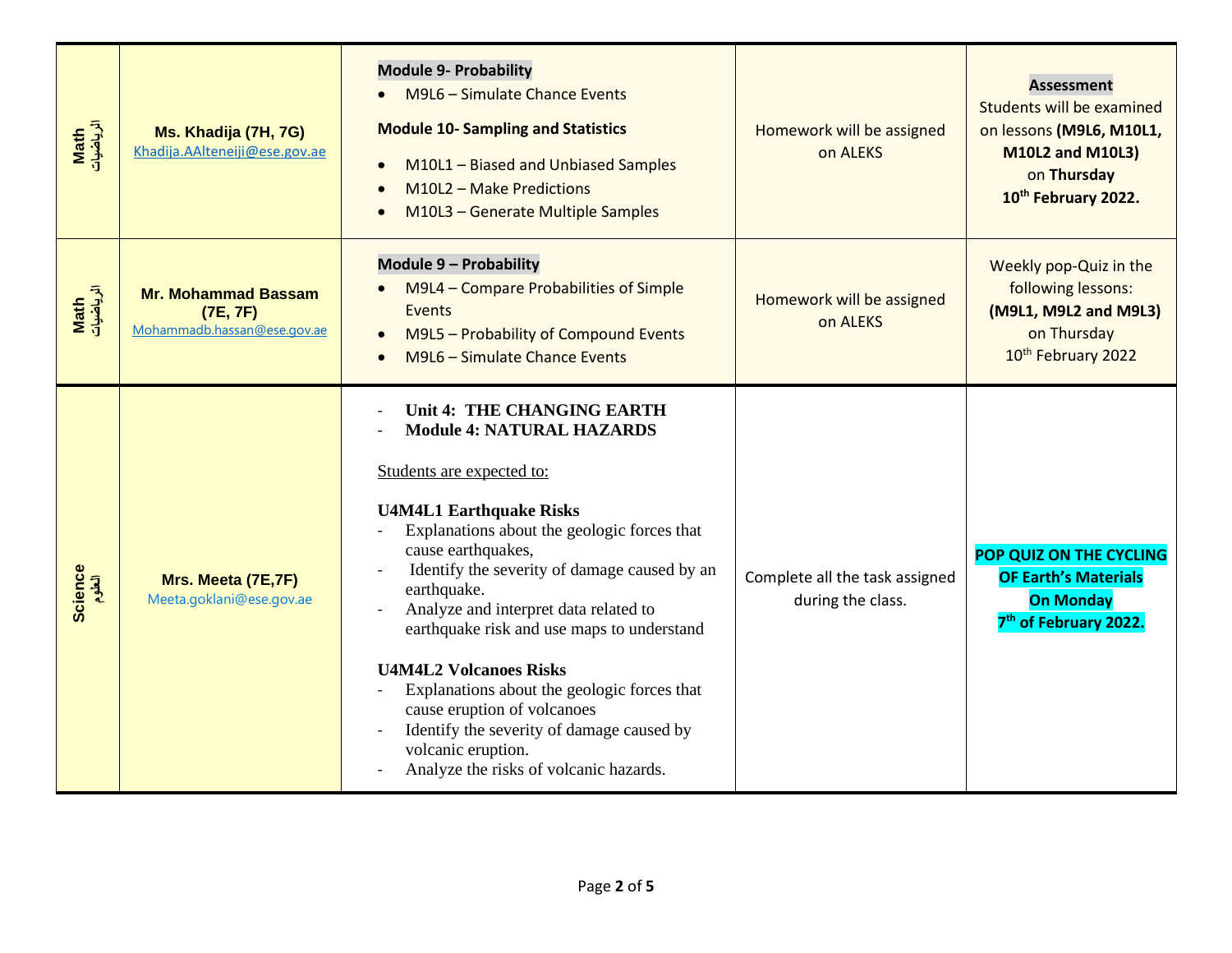| Science<br>العلوم       | <b>Mrs. Alia (Girls)</b><br>Alia.Khraishah@ese.gov.ae   | Unit 4: THE CHANGING EARTH<br>$\bullet$<br><b>Module 4: NATURAL HAZARDS</b><br>$\bullet$<br>Students are expected to:<br><b>U4M4L1 Earthquake Risks</b><br>Explanations about the geologic forces that<br>$\bullet$<br>cause earthquakes,<br>Identify the severity of damage caused by an<br>$\bullet$<br>earthquake.<br>Analyze and interpret data related to<br>earthquake risk and use maps to understand<br><b>U4M4L2 Volcanoes Risks</b><br>Explanations about the geologic forces that<br>$\bullet$<br>cause eruption of volcanoes<br>Identify the severity of damage caused by<br>$\bullet$<br>volcanic eruption.<br>Analyze the risks of volcanic hazards.<br>$\bullet$ | Homework<br>will be posted on LMS.<br>Students will also be<br>completing all the work given<br>during the class. | <b>Assessment</b><br><b>Monday 7th of February</b><br>2022: Pop Quiz on Cycling<br><b>Earth Materials</b><br>tutoring on Tuesday 8th of<br><b>February 2022</b>    |
|-------------------------|---------------------------------------------------------|---------------------------------------------------------------------------------------------------------------------------------------------------------------------------------------------------------------------------------------------------------------------------------------------------------------------------------------------------------------------------------------------------------------------------------------------------------------------------------------------------------------------------------------------------------------------------------------------------------------------------------------------------------------------------------|-------------------------------------------------------------------------------------------------------------------|--------------------------------------------------------------------------------------------------------------------------------------------------------------------|
|                         | المعلم حمد (7E, 7F)<br>hamed.elkhalil@ese.gov.ae        | • قراءة: عصفور الزيبرا<br>· نحو: المفعول له                                                                                                                                                                                                                                                                                                                                                                                                                                                                                                                                                                                                                                     | استكمال الأنشطة<br>على بوابة التعلّم الذّكي                                                                       | <mark>تسميع قصيدة "أعطنى النّاي"</mark>                                                                                                                            |
| Arabic<br>اللغة العربية | المعلمة فاطمة (7G, 7H)<br>fatima-ym.alnuaimi@ese.gov.ae | • فصيدة أعطني الناي<br>• ودرس قصة طائر الزبيرا                                                                                                                                                                                                                                                                                                                                                                                                                                                                                                                                                                                                                                  | تحضير وقراءة القصيدة + القصة<br>استكمال المهمات الادائية<br>من منصة البوابة الذكية                                | <mark>اختبار قراءة : نص خارجي</mark><br><mark>في الفهم والاستيعاب.</mark><br><mark>(يوم الثلاثاء ) 2-2-2022</mark><br>واختبار : استماع<br>يوم الخميس : 2022-2-2022 |
| slamic<br>44. Ji        | المعلمة دلال<br>dalal.alhajeri@ese.gov.ae               | تكملة درس: (الرحمن)                                                                                                                                                                                                                                                                                                                                                                                                                                                                                                                                                                                                                                                             | أنشطة منصة LMS                                                                                                    |                                                                                                                                                                    |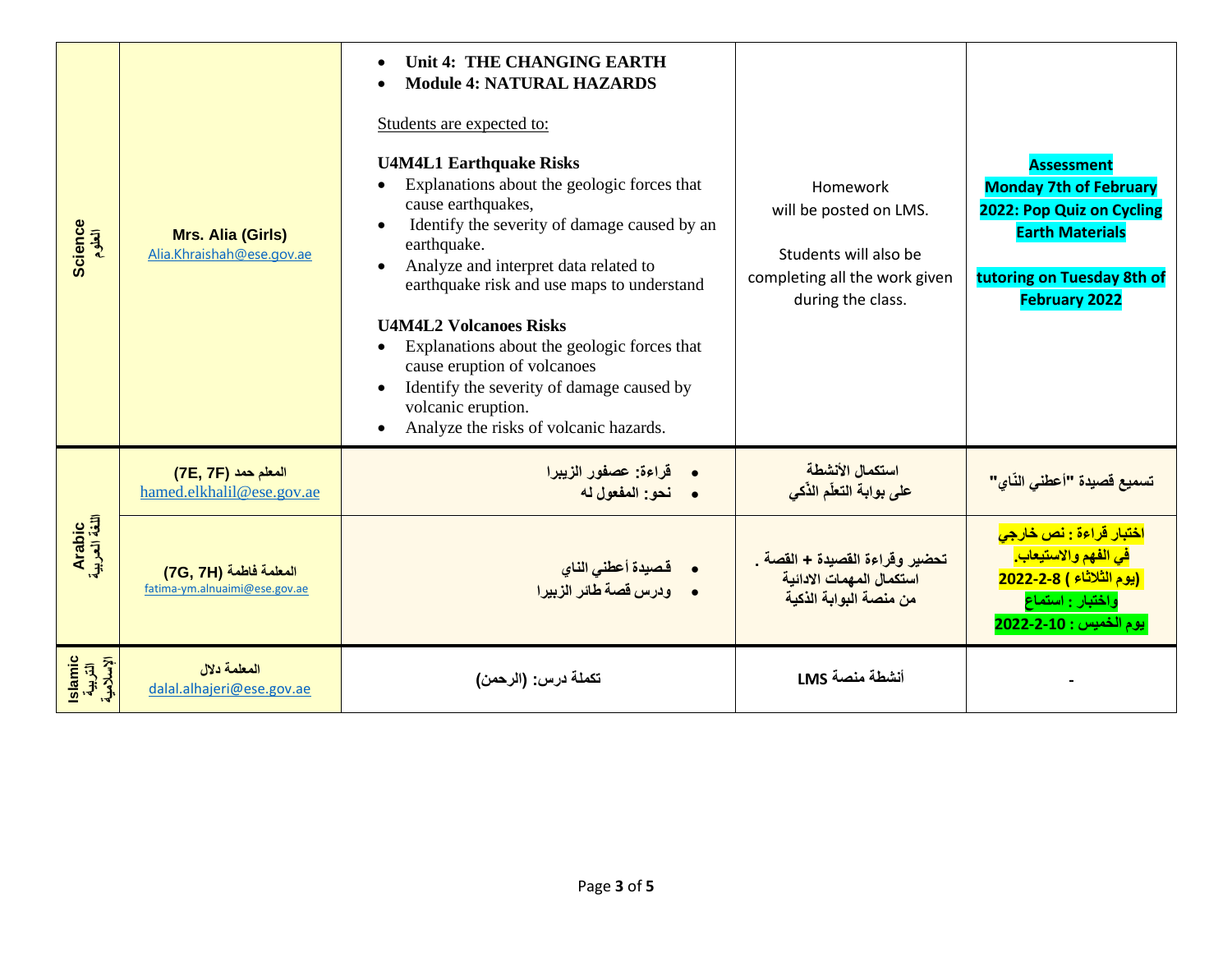| Social Studies+ ME<br>اجتماعیات وأخلاقیة       | المعلمة أمانى<br>amany.alkindi@ese.gov.ae                                                                       | • الدرس 7 : زايد و التاريخ<br>• الدرس 8 : العلاقات الإماراتية الأوروبية ( بريطانيا )                                                                                         | حل الأنشطة 1\2\3\2 <br>في منصة LMS                                                                                                                                                                                        | الاختبار 2<br>الكمية : ( الخصائص الطبيعية و<br>البشرية في دولة الإمارات العربية<br>المتحدة )<br>لن تخصص حصة للأختبار<br>الاختبار سيكون متاحاً في <mark>منصة</mark><br><mark>LMS يوم الأحد 2022\2</mark> \6<br>آخر موعد للتسليم يوم السبت<br>2022\2\12 |
|------------------------------------------------|-----------------------------------------------------------------------------------------------------------------|------------------------------------------------------------------------------------------------------------------------------------------------------------------------------|---------------------------------------------------------------------------------------------------------------------------------------------------------------------------------------------------------------------------|-------------------------------------------------------------------------------------------------------------------------------------------------------------------------------------------------------------------------------------------------------|
| Design &<br>Technology<br>انتصعیم وانتکنولوجیا | المعلمة نجوى (بنين)<br>najwa.alnaqbi@ese.gov.ae                                                                 | Explain a range of advanced problems with<br>$\bullet$<br>components in computing devices.<br>Use pseudocode to plan an algorithm for a<br>$\bullet$<br>programming problem. | <b>LMS Activities</b>                                                                                                                                                                                                     |                                                                                                                                                                                                                                                       |
| <b>Drama</b><br>$\sum_{i=1}^{n}$               | المعلم محمود صابر (بنين)<br>mahmoud.hmohamed@ese.gov.ae                                                         | المسرح الواقعى                                                                                                                                                               |                                                                                                                                                                                                                           |                                                                                                                                                                                                                                                       |
|                                                | الفنون البصرية Visual Art<br>المعلمة جيهان + المعلمة فاتن<br>gehan.elhawy@ese.gov.ae<br>faten.koussa@ese.gov.ae | من المدرسة الفنية الرومانسية<br>إلى الواقعية                                                                                                                                 | بعد الاطلاع على مرفقات<br>درس طباعة الليثوغراف<br>أو الطباعة الحجرية<br><mark>LMS من خلال حائط الخطة</mark><br>* يستخدم الطالب<br>وسيطين مختلفين لعمل<br>رسم يحاكى أسلوب الليتوغراف<br>ثم يرفعه على حائط مقرر LMS للتقييم |                                                                                                                                                                                                                                                       |
| Music<br>موسيقى                                | المعلم هاني (بنين)<br>hany.yahia@ese.gov.ae                                                                     | • نشيد الأم الحزء الثاني<br>• التعرف على الأوركسترا والآلات المستخدمة فيه                                                                                                    |                                                                                                                                                                                                                           |                                                                                                                                                                                                                                                       |
|                                                | المعلمة رحمه (بنات)<br>Rahma.Mehrez@ese.gov.ae                                                                  | عزف السيمفونية الخامسة لبتهوفن<br>• عزف جماعى                                                                                                                                |                                                                                                                                                                                                                           |                                                                                                                                                                                                                                                       |